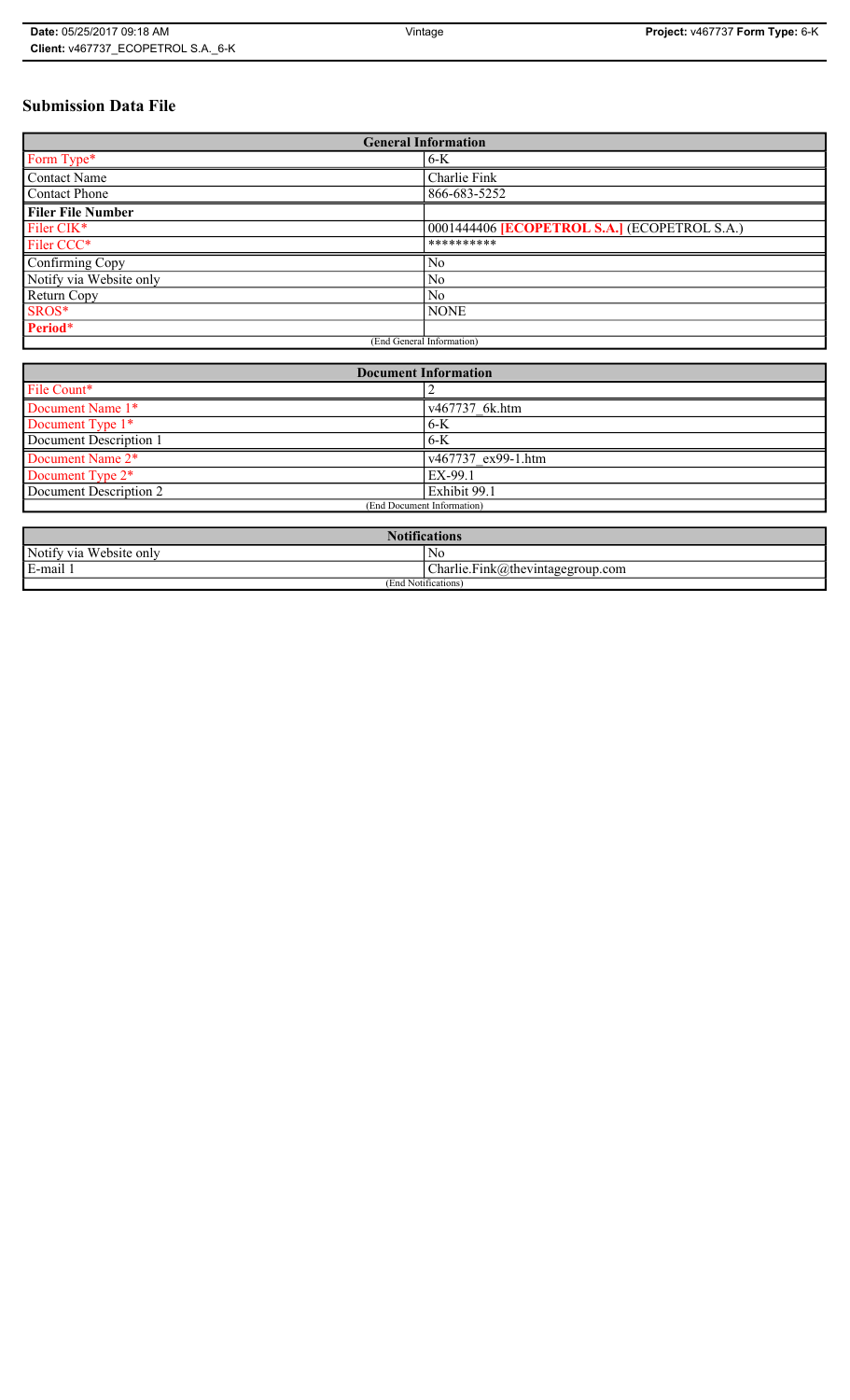#### **UNITED STATES SECURITIES AND EXCHANGE COMMISSION Washington, D.C. 20549**

### **FORM 6-K**

#### **REPORT OF FOREIGN PRIVATE ISSUER PURSUANT TO RULE 13a-16 OR 15d-16 UNDER THE SECURITIES EXCHANGE ACT OF 1934**

For the month of May, 2017 Commission File Number 001-34175

ECOPETROL S.A.

(Exact name of registrant as specified in its charter)

N.A.

(Translation of registrant's name into English)

COLOMBIA

(Jurisdiction of incorporation or organization)

Carrera 13 No. 36 – 24

BOGOTA D.C. – COLOMBIA (Address of principal executive offices)

Indicate by check mark whether the registrant files or will file annual reports under cover of Form 20-F or Form 40-F.

Form 20-F  $\boxtimes$  Form 40-F  $\Box$ 

Indicate by check mark if the registrant is submitting the Form 6-K in paper as permitted by Regulation S-T Rule 101(b)(1)

 $Yes \Box$  No  $\boxtimes$ 

Indicate by check mark if the registrant is submitting the Form 6-K in paper as permitted by Regulation S-T Rule 101(b)(7)

 $Yes \Box$  No  $\boxtimes$ 

Indicate by check mark whether the registrant by furnishing the information contained in this form is also thereby furnishing the information to the Commission pursuant to Rule 12g3-2(b) under the Securities Exchange Act of 1934.

 $Yes \Box$  No  $\boxtimes$ 

If "Yes" is marked, indicate below the file number assigned to the registrant in connection with Rule 12g3-2(b): 82- N/A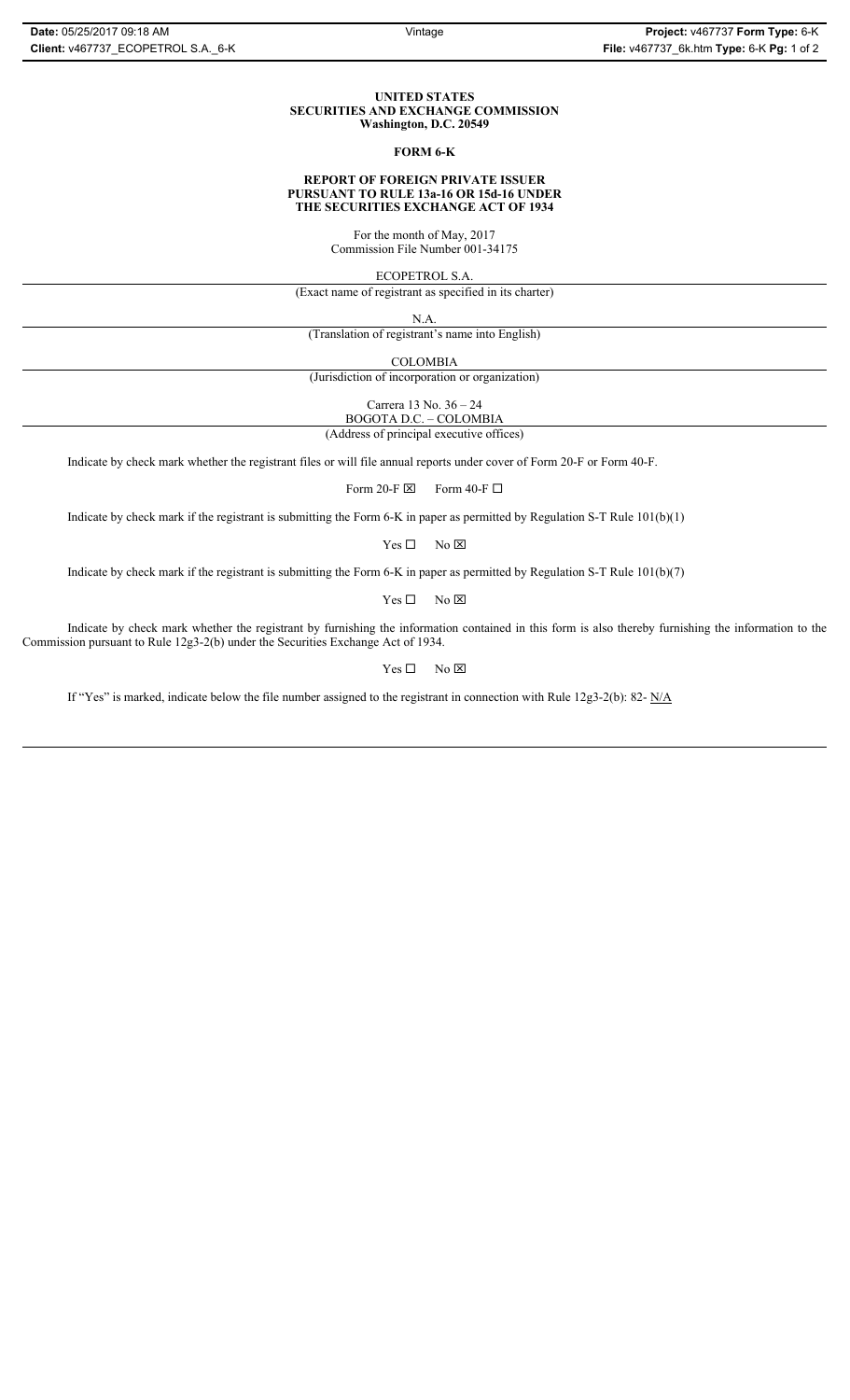# **SIGNATURES**

Pursuant to the requirements of the Securities Exchange Act of 1934, the registrant has duly caused this report to be signed on its behalf by the undersigned, thereunto duly authorized.

Ecopetrol S.A.

By: /s/ María Fernanda Suárez Name: María Fernanda Suárez Title: Chief Financial Officer

Date: May 25, 2017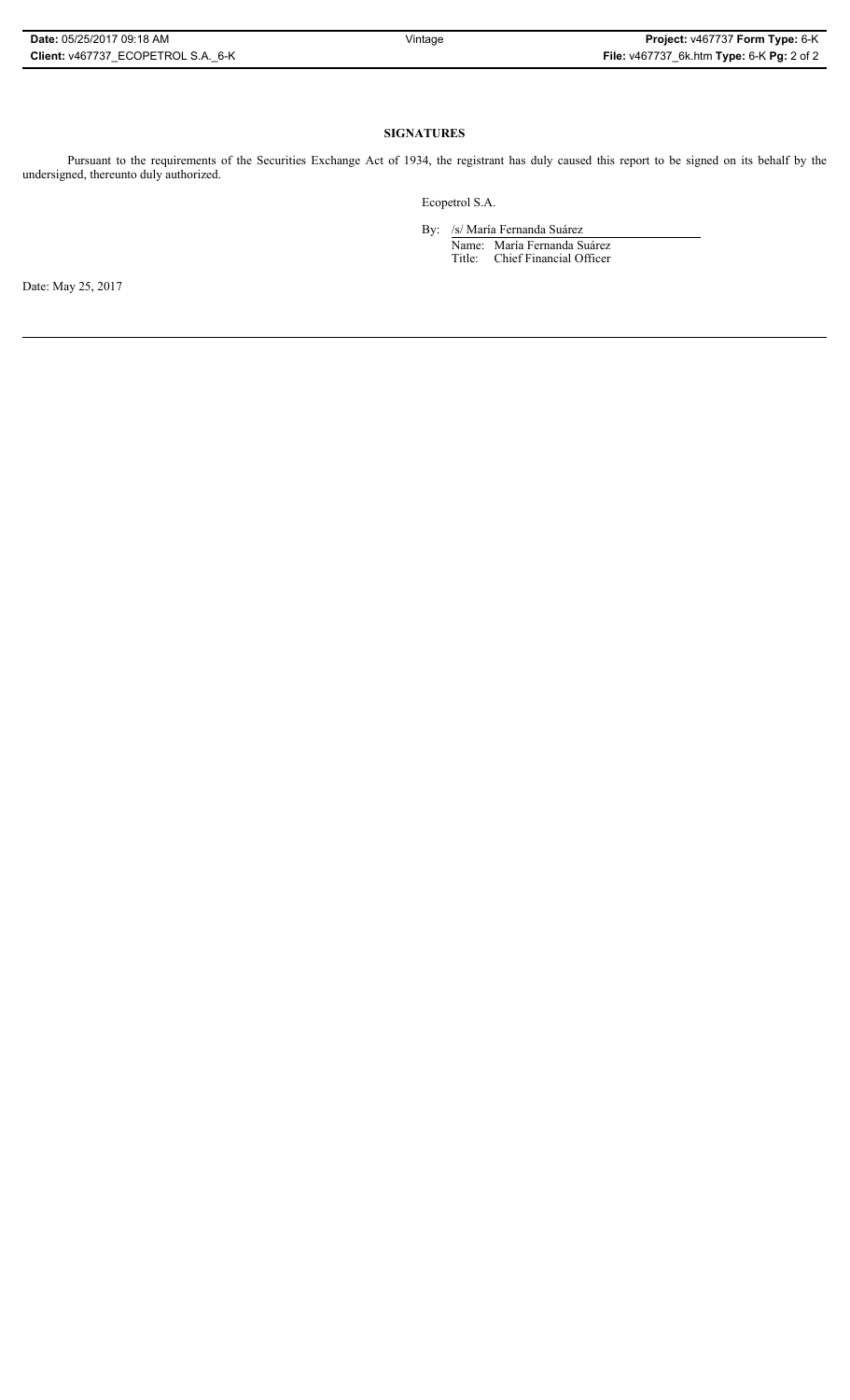**Exhibit 99.1**

# **Ecopetrol receives NYSE notice regarding non-filing of annual report on Form 20-F for the year ended December 31, 2016**

Ecopetrol S.A (BVC: ECOPETROL; NYSE: EC) announces that received a notification letter from the New York Stock Exchange (NYSE) stating that because of the non-filing of the annual report in the form 20-F, the procedures established in Section 802.01E for the Companies Manual listed on the New York Stock Exchange shall apply. This procedure establishes that the NYSE will monitor compliance with the reporting obligation for a period of six months. If this period is not met, the NYSE may consider extending this period for up to six more months, depending on Ecopetrol's own circumstances, before proceeding to suspend trading or delist the share.

It is important to mention that Ecopetrol´s audited financial statements for 2016 have been duly presented in Colombia in compliance with local financial regulations and authorities.

The Company's management is committed to file its annual report on Form 20-F and be again in compliance with applicable listing rules as soon as possible.

For more information on the communications issued by Ecopetrol regarding the non-publication of 20-F 2016, please consult:

Material Information:

http://www.ecopetrol.com.co/wps/portal/web\_es/ecopetrol-web/investors/general-information/general-information

Conference Call: http://www.ecopetrol.com.co/wps/portal/web\_es/ecopetrol-web/investors/general-information/investor-presentations

-----------------------------------------

**Bogotá D.C., May 25, 2017**